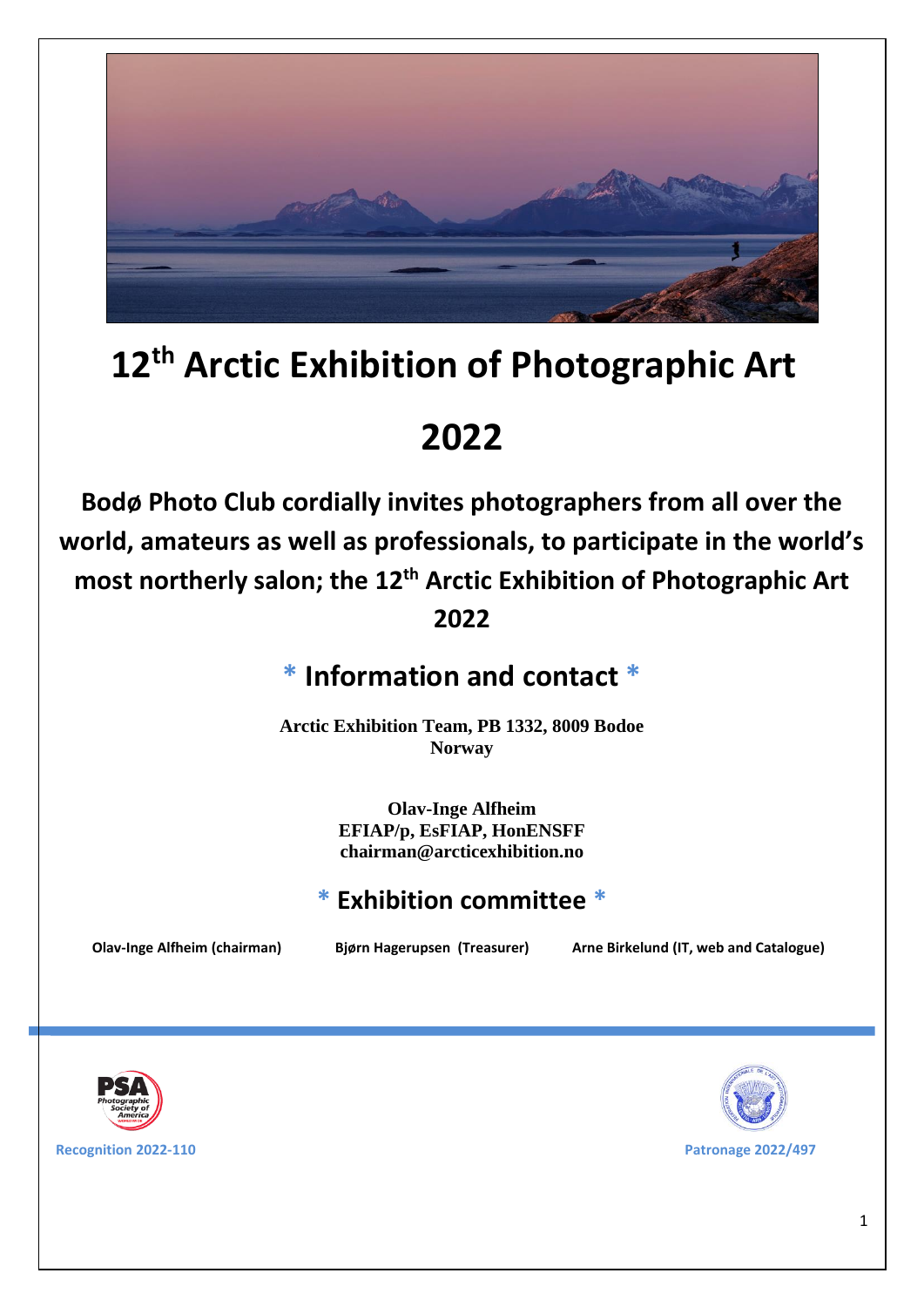### **\* Sections \***

**Three digital sections:**

**Open Color (PID Color) & Open Monochrome (PID Mono)**

**Street Photo (PID Color)**

**Only color pictures is allowed in Street section**

### **\* Entry fees \***

**Entry fee for all Sections: US\$ 30**

# **\* Salon calendar\***

| <b>Closing date</b>                                                           | <b>Judging</b>                  | <b>Notification</b>            |  |  |  |  |
|-------------------------------------------------------------------------------|---------------------------------|--------------------------------|--|--|--|--|
| October 30th 2022                                                             | November 4-6 <sup>th</sup> 2022 | November 11 <sup>th</sup> 2022 |  |  |  |  |
|                                                                               |                                 |                                |  |  |  |  |
| <b>Exhibition</b>                                                             | <b>Awards sent</b>              | Catalogue                      |  |  |  |  |
| November 25-26 <sup>th</sup> 2022                                             | December 30 <sup>th</sup> 2022  | January 21st 2023              |  |  |  |  |
| Online gallery at www.arcticexhibition.no from November 25 <sup>th</sup> 2022 |                                 |                                |  |  |  |  |

### **\* Panel of judges \***

| <b>All sections</b>                     |  |  |  |  |
|-----------------------------------------|--|--|--|--|
| Andreja Ravnak, EFIAP/p                 |  |  |  |  |
| Slovenia                                |  |  |  |  |
| Hans Birkelund, EFIAP/g, ESFIAP, EsNSFF |  |  |  |  |
| Norway                                  |  |  |  |  |
| Widar Olsen, AFIAP                      |  |  |  |  |
| Norway                                  |  |  |  |  |
| Alternate:                              |  |  |  |  |
| Gaute Froistein, EFIAP                  |  |  |  |  |
| Norway                                  |  |  |  |  |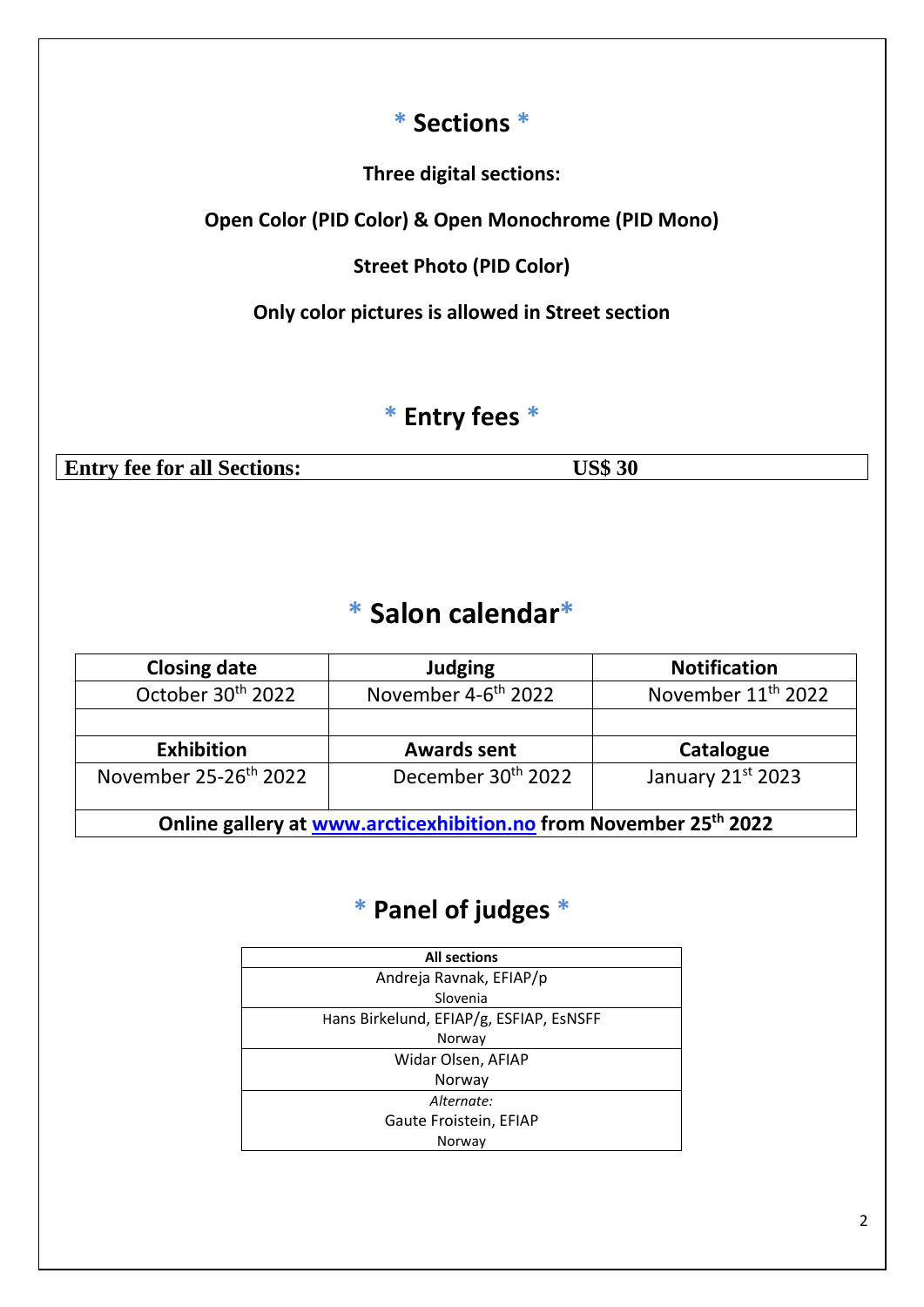

#### **Common awards based on overall results in the competition**

| L   NOK 1.500.- | Best Norwegian author in competition |
|-----------------|--------------------------------------|
| 1   NOK 1.000,- | Best Norwegian Club                  |
| 1   FIAP pin    | Best author in competition           |

#### **The following awards will be given in each section:**

| 1 PSA Gold medal (Best in<br>Show) | 1 FIAP Gold Medal   | 1 Arctic Exhibition Gold<br>Medal          | 1 BOFK Gold 75 years anniversary<br>medal for Chairmans choice              |
|------------------------------------|---------------------|--------------------------------------------|-----------------------------------------------------------------------------|
| 1 PSA Silver Medal                 | 1 FIAP Silver Medal | 1 Arctic Exhibition Silver<br>Medal        |                                                                             |
| 1 PSA Bronze Medal                 | 1 FIAP Bronze Medal | 1 Arctic Exhibition<br><b>Bronze Medal</b> | In Street Photography there also<br>will be given a special <i>memorial</i> |
| 3 PSA HM ribbons                   | 3 FIAP HM ribbons   | 3 Arctic Exhibition HM<br><b>Ribbons</b>   | medal Carl M. Størmer in Gold,<br>Silver and Bronze                         |
|                                    |                     |                                            |                                                                             |



Pdf catalogue available for download from January 21<sup>st</sup> 2023 at [www.arcticexhibition.no](http://www.arcticexhibition.no/)

### **\* Image and entry requirements \***

**IMAGE AND ENTRY REQUIREMENTS** This exhibition is open to anyone; however, an entry may be rejected when the Sponsor or the Exhibition Organizers, in their reasonable discretion, believes the entry does not conform to exhibition rules and these Conditions of Entry. Membership in any photographic organization is not required.

**Sanctions**: Entries will not be accepted from any entrant who is currently sanctioned by PSA.

#### **PSA Star Ratings**

To receive proper Star ratings credit from PSA, entrants must provide their names and country exactly the same in each exhibition. Aliases are not permitted. Please contact PSA in the event of name changes or relocating to another country. Using one's name differently in different exhibition exposes the entrant to the risk that many of their acceptances may not be recognized by PSA Star Ratings

#### **Image Creation**

Entries must originate as photographs (image-captures of objects via light sensitivity) made by the entrant on photographic emulsion or acquired digitally. .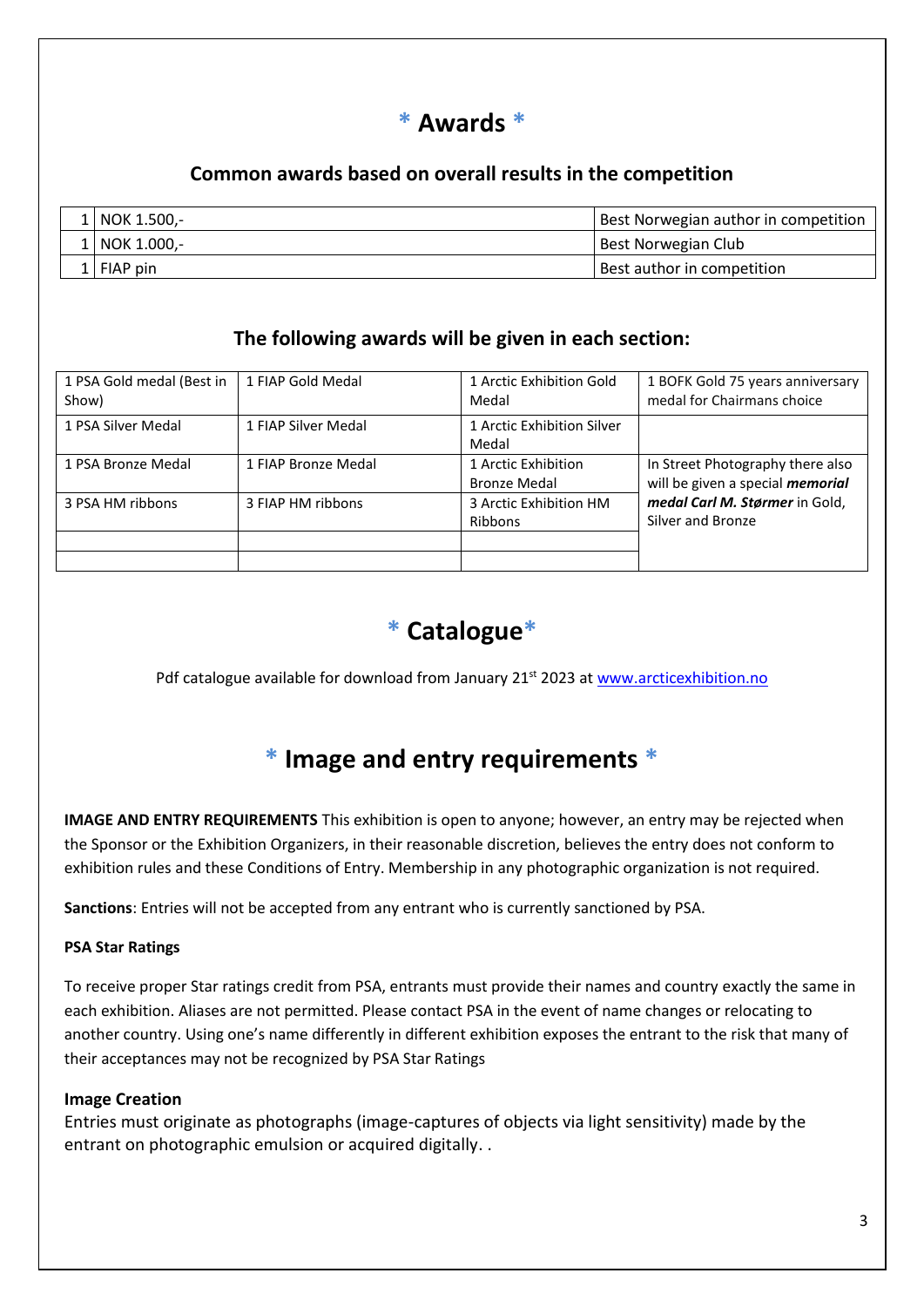#### **Certification**:

By virtue of submitting an image, the entrant certifies the work as his or her own (.Images may not incorporate elements produced by anyone else (for example: clip art, images or art by others downloaded from the Internet). Aliases are not allowed. The entrant permits the sponsors to reproduce all or part of the entered material free of charge for publication and/or display in media related to the exhibition. This may include low resolution posting on a website. Note: Entrants who indicate that their images may not be reproduced or used "will not be eligible for awards" or inclusion in audio-visuals of the exhibition "and could be subject to disqualification" by the exhibition sponsors. The exhibition assumes no liability of any misuse of copyright

**Alteration and Computer Generation** Subject to Divisional restrictions (particularly Nature, Photo Travel, and Photojournalism) images may be altered, either electronically or otherwise, by the maker. Adjustments to enhance images or creatively modify images are allowed providing the underlying photograph is retained in a way that is obvious to the viewer. Images may not be constructed entirely with a computer, and must be the sole work of the author

**Re-use of accepted images**: Once an image has been accepted in this exhibition it may not be entered again in any future instances of this exhibition. It may, of course, be entered in any other PSA/FIAP recognised exhibitions but **must always have the same title**.

**Entry**: An Entry consists of, up to and including, four (4) images entered by a single entrant into the same Section. An entrant may only enter a specific Section once.

#### **Titles**:

Each image must have a unique title **that is a description of the image**. That unique title must be used for entry of that image or of an identical Image into any and all PSA-Recognized exhibitions. Titles must be 35 characters or fewer. No titles may be visible to the judges, and nothing in the image may identify the maker. Titles may not include file extensions such as .jpg or .jpeg (or any other camera capture filenames such as IMG 471). Titles may not consist of personal identifiers possibly augmented by a number; or include words such as "untitled" or "no title". Titles may not consist solely of numbers unless those numbers are prominently contained within the image, such as a contestant number in a race.

#### **Color and Monochrome:**

Color and Monochrome images from the same capture that share substantial pictorial content in common will be considered the same image and must be given the same title.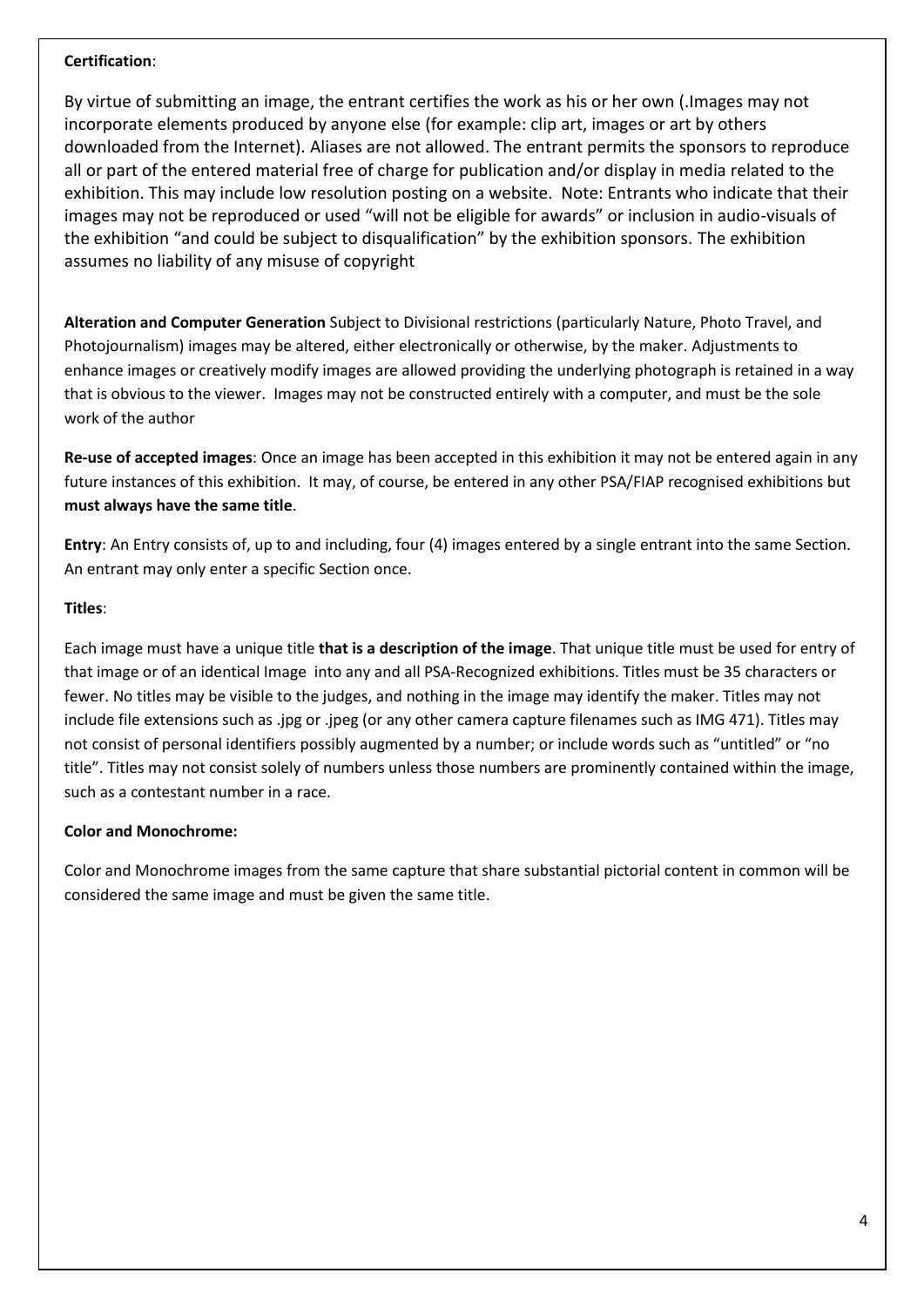### **\* Image file names and payment \***

Images must be uploaded via the exhibition website www.arcticexhibition.no no later than closing date at 23:59 GMT. The entry form must be submitted electronically (follow the instructions on screen). **Entries submitted on CDs, DVDs, floppy disks, mail etc. will NOT be accepted.** Images must be in JPEG format. Dimension is horizontal 1920 and vertical 1080 pixels. Resolution 300 ppi. Untitled or digits is not allowed. No special signs og letters as æ, ø or å is allowed, nor in filenames og personal names/addresses.

Payment of the entry fee can only be made using Pay Pal via the entry form. **Payment in cash, by bank transfer or other means is NOT accepted.**

Entries not complying with the conditions of entry will be disqualified.

Entries received without full payment of the entry fee will be disqualified.

.

The Exhibition will be conducted in accordance with the rules of the PSA and FIAP An entrant's images will not be presented to the judges consecutively. An entrant's four images will be distributed throughout four rounds of judging in that section. Distribution of images will be in the same round order as submitted by the entrant.

An image may be entered in only one section.

### **\*Judging method\***

Judging will be held onsite and viewing will take place on a calibratet Panasonic TV-monitor in resolution 1920 by 1080 pixels.

Images will be displayed in correct resolution.

There will be given a maximum acceptance rate of 25 % in each section.

### **\* Data protection \***

By entering this exhibition, you are explicitly consenting to the personal details you have supplied, including email addresses, being held, processed and used by the exhibition organizers for purposes associated with this exhibition. You also explicitly consent to such information being sent to organizations that have accorded official recognition, patronage or accreditation to this exhibition. You acknowledge and accept that entering this exhibition means that the status and results of your entry may be made public.

### **\*SUBJECT MATTER AND SECTION DEFINITIONS\***

The fundamental rule that must be observed at all times and **applies to all sections** offered in exhibitions with FIAP patronage or PSA recognition is that **the welfare of living creatures is more important than any photograph**. This means that practices such as baiting of subjects with a living creature and removal of birds from nests, for the purpose of obtaining a photograph, are highly unethical, and such photographs are not allowed in any exhibition with FIAP patronage or PSA recognition. Under no circumstances may a living creature be placed in a situation where it will be killed, injured or stressed for the purpose of obtaining a photograph. This rule applies regardless of whether or not the creature being killed, injured or stressed is visible in the captured image.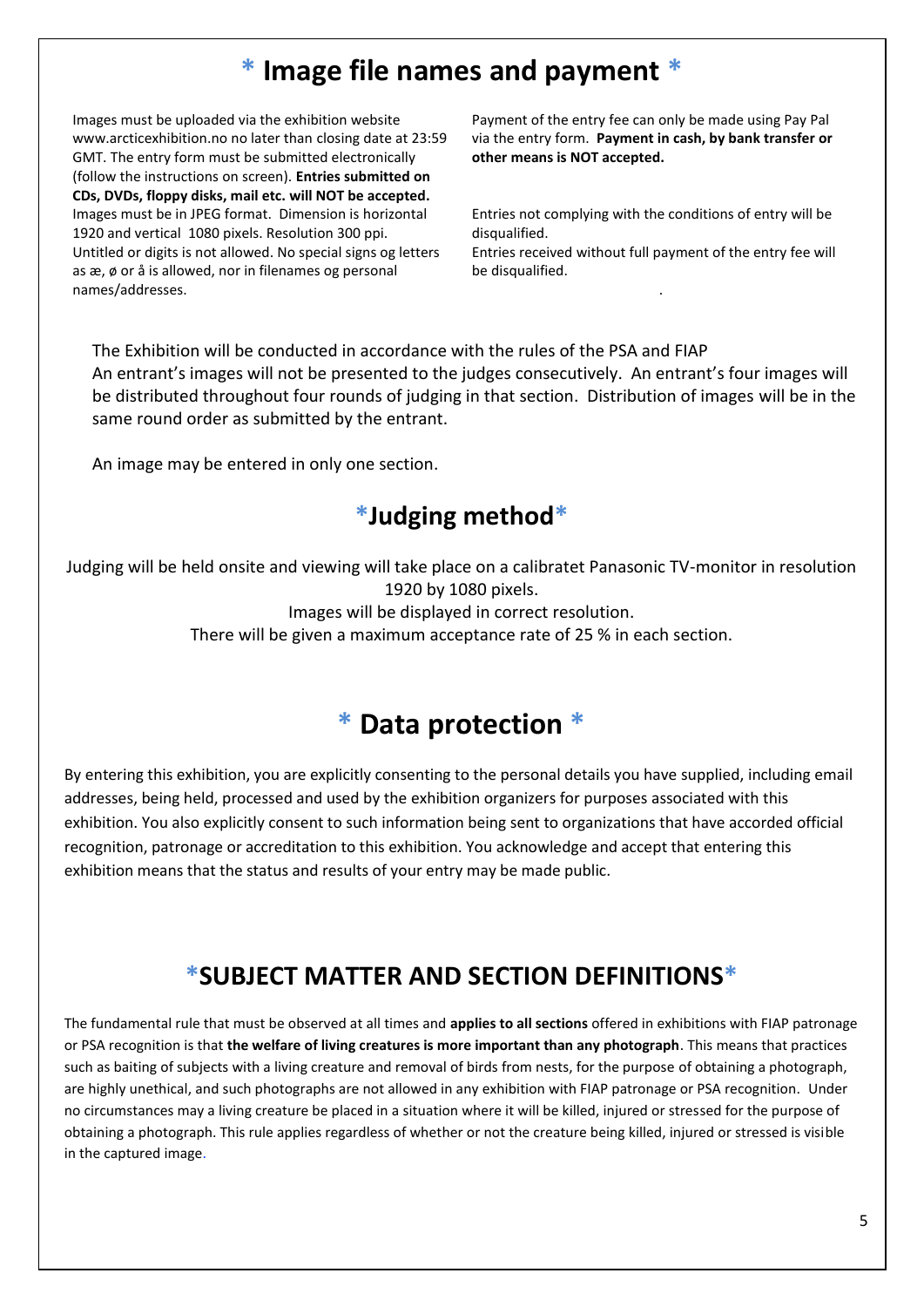There are also concerns about the use of aerial photography, drones, helicopters, low flying aircraft. These should not cause any interference with other individuals or animals which causes a disturbance in their normal activity or disrupt the way any individuals or animals interact with their environment.

Entry in this exhibition is conditional on accepting these policies. The content of images must comply with these General Conditions and with the Division and Section definitions listed in these conditions. Images that - in the sole opinion of the judges or the Exhibition Organizers - do not comply, will be disqualified so the entrant may be aware of the problem when considering entry into other exhibitions with FIAP patronage/PSA recognition.

Further details on the PSA's drone policy may be found at [https://psa-photo.org/index.php?psa-policies#drone](https://psa-photo.org/index.php?psa-policies%23drone)

### **\*PSA Monochrome Definition\***

An image is considered to be Monochrome only if it gives the impression of having no color (i.e. contains only shades of grey which can include pure black and pure white) OR it gives the impression of being a greyscale image that has been toned in one color across the entire image. (For example by Sepia, red, gold, etc.) A greyscale or multi-colored image modified or giving the impression of having been modified by partial toning, multi-toning or by the inclusion of spot coloring does not meet the definition of monochrome and shall be classified as a Color Work.

### **\*Breaches of Rules\***

#### **FIAP:**

The mention that by the sole act of submitting his/her images or files to a salon under FIAP Patronage, the entrant accepts without exception and with no objection the following terms: - that the submitted images can be investigated by FIAP to establish if these obey to FIAP regulations and definitions even if the entrant is not a member of FIAP, - that FIAP will use any means at its disposal for this undertaking, - that any refusal to cooperate with FIAP or any refusal to submit the original files as captured by the camera, or failure to provide sufficient evidence, will be sanctioned by FIAP, that in case of sanctions following the non compliance with FIAP regulations, the name of the entrant will be released in any form useful to inform the breaches of the rules. It is recommended to leave the EXIF data in the submitted files intact in order to ease eventual investigations. If, at any time, it is determined in the reasonable discretion of the exhibition organizer or the judges before, during, or after the judging of an exhibition that an entrant has submitted entries where one or more images may fail to comply with these Conditions of Entry, including the stated definitions, the exhibition organizers reserve the right to delete the entry from the exhibition and void any or all acceptances or awards in connection with the exhibition. Fees may be forfeited or refunded in these circumstances. The entrant acknowledges that the decision of the exhibition organizers or the judges is final

#### **PSA**

If, at any time, it is determined in the reasonable discretion of the exhibition organizer or the judges before, during, or after the judging of an exhibition that an entrant has submitted entries where one or more images may fail to comply with these Conditions of Entry, including the stated definitions, the exhibition organizers reserve the right to delete the entry from the exhibition and void any or all acceptances or awards in connection with the exhibition. Fees may be forfeited or refunded in these circumstances. The entrant acknowledges that the decision of the exhibition organizers or the judges is final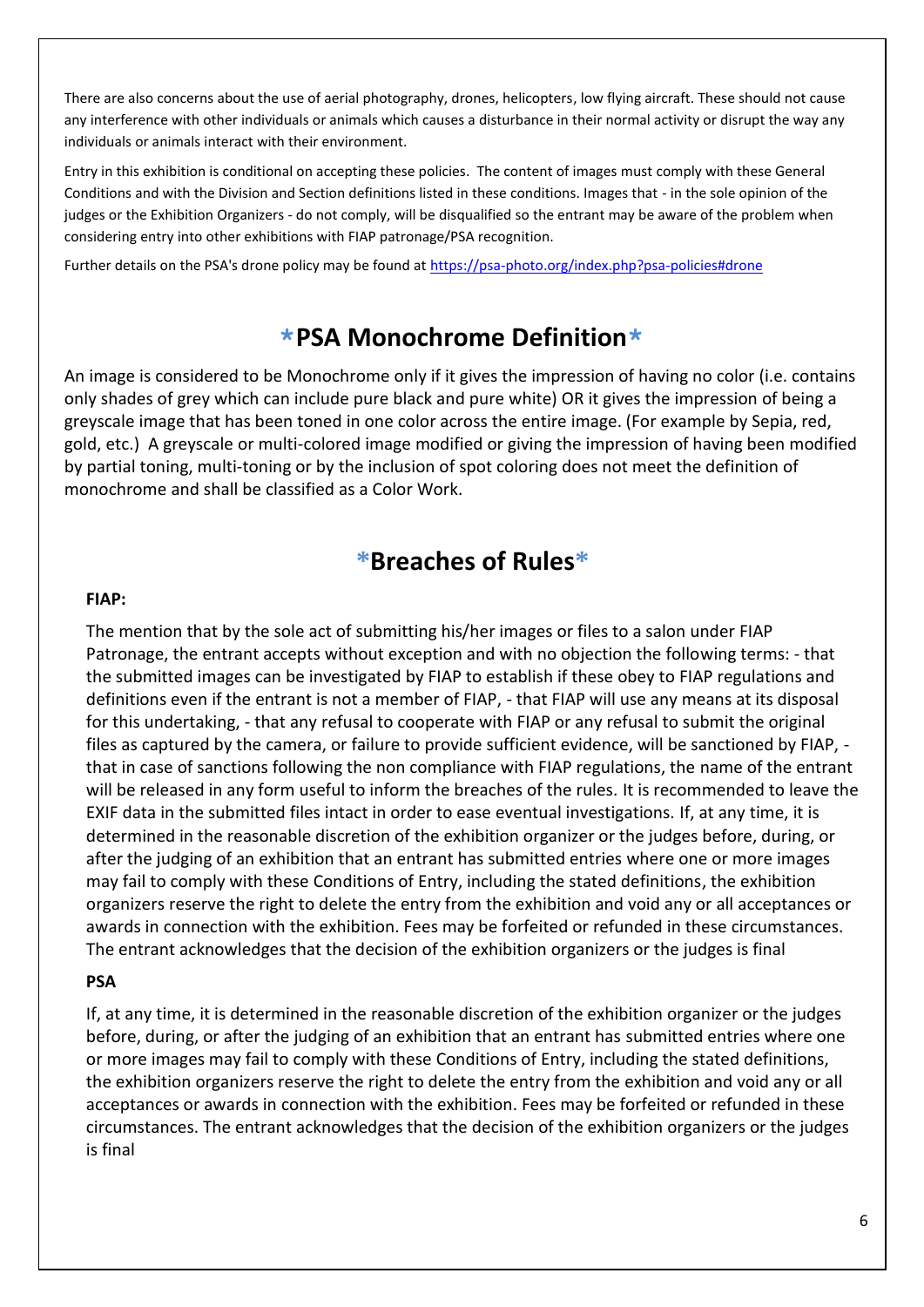In order to ensure that images comply with the Conditions of Entry and definitions, the exhibition organizers may carry out reasonable measures to verify that:

a) the images are the original work of the entrant and

b) the images comply with the rules and definitions as set out in these Conditions of Entry

These steps include, but are not limited to, questioning any entrant, requiring the submission of RAW files or other digital files representing the original capture of the submitted image(s), confronting the entrant with evidence that one or more submitted images fails to comply with the Conditions of Entry (also known as Entry Rules), and offering the entrant a reasonable opportunity to provide counter evidence to refute the exhibition organizer's evidence by a set deadline. Such entries that are not cleared or are still questionable after the entrant has presented evidence may be considered in breach of these Conditions of Entry, and declined. Such entries may be referred to PSA for further investigation of possible ethics violations

PSA retains the right to investigate in any way all complaints/suspicions of breaches of entry conditions, impose sanctions if deemed necessary, void the acceptances of any image found to violate the PSA rules, include the entrant's name on the list of sanctions provided to Exhibitions, and share such investigations with FIAP. Entrants automatically agree to these terms by the act of entering the Exhibition and agree to cooperate with any investigation.

If another party is submitting images on the entrant's behalf, the entrant will still be held responsible for adhering to these Conditions of Entry (Entry Rules) **and will be subject to sanction for any violations** to these Conditions of Entry and PSA's Statement of Ethics that may result. If another party is processing images for an entrant or submitting images on the entrant's behalf, the entrant will still be held responsible for adhering to all Conditions of Entry including the specific conditions in the relevant definitions

# **\* Notice to entrants \***

**FIAP NOTICE** In order to have legal authority on those who do not respect the rules of FIAP, the organiser must make sure that all participants of an online event under FIAP Patronage tick a box next to which the following text is stated:

"I hereby expressly agree to FIAP document 018/2017 « Conditions and regulations for FIAP Patronage » and FIAP document 017/2017 « Sanctions for breaching FIAP regulations and the red list ». I am particularly aware of chapter II « Regulations for International photographic events under FIAP patronage » of FIAP document 018/2017, dealing under Section II.2 and II.3 with the FIAP participation rules, the sanctions for breaching FIAP regulations and the red list.

FIAP documents 018/2017 and 017/2017 must be linked to this paragraph so that participants can consult it

**PSA NOTICE**: When an entrant fills in the Entry Form to submit an entry the entrant will see a feature to affirm he or she has read these Conditions of Entry when he or she fills out the entry form. If the entrant does not so affirm the entry will not be submitted